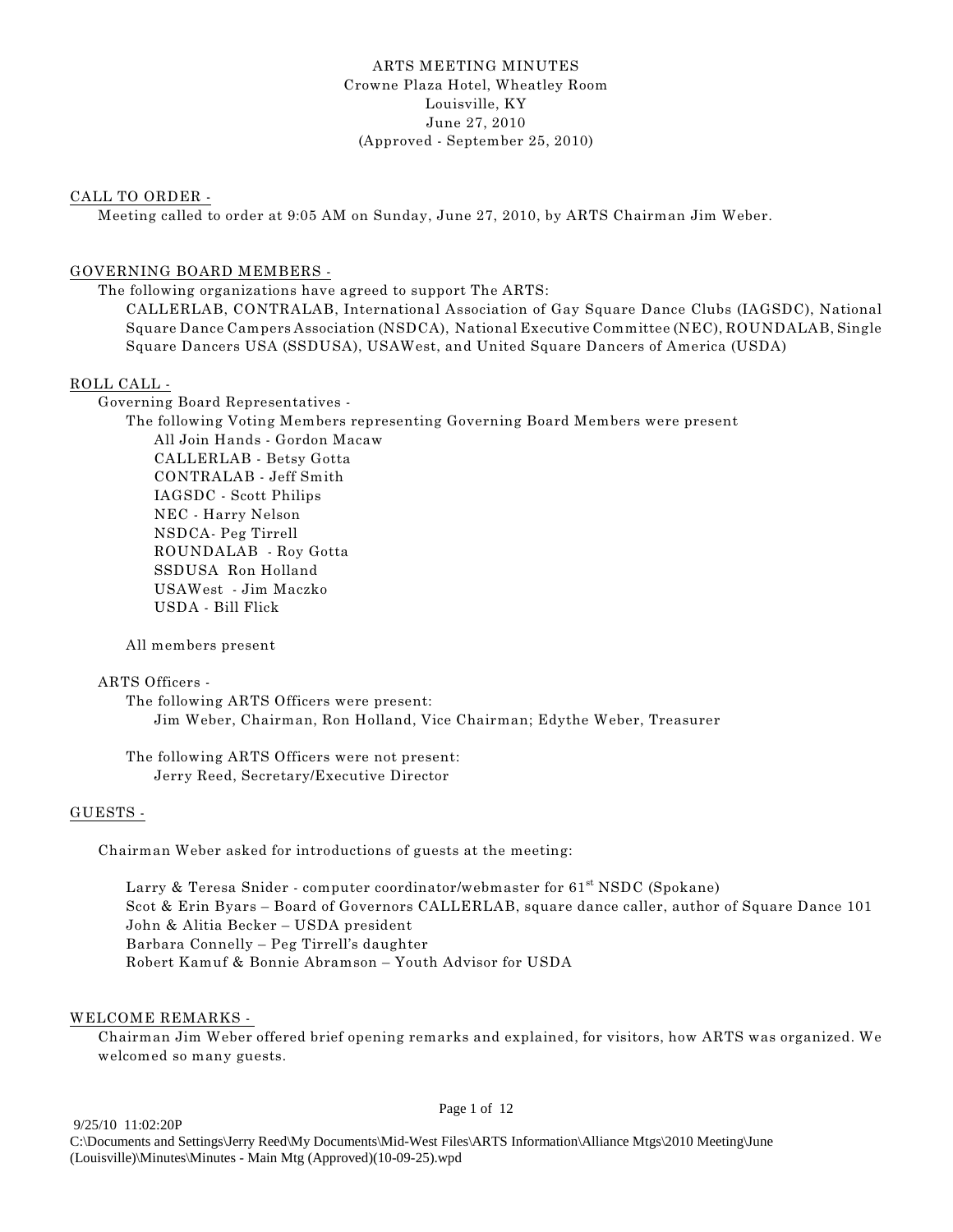#### AGENDA CHANGES/APPROVAL-

Prior to approval of the agenda Chairman Jim Weber asked if there were any additions, deletions, or changes to the printed agenda. The following item was added.

Scott Byars asked for Reimbursement of APHERD expenses for Cal Campbell to be added to the agenda. The item is added as #30.

*MOTION: Be it resolved that the agenda be accepted as amended. (MSC)*

#### MISCELLANEOUS REPORTS –

#### Donations -

Edythe Weber, Treasurer, reported the following donations have been received since the March 2010 ARTS meeting.

- 1) Received a check for \$500 from USDA before today's meeting.
- 2) Scott Philips asked if a check had been received from D.C.Diamond Circulate. The reply was no. Scott indicated that the 2009 IASGC committee had approved this donation earmarked for the web project in memory of Mike Jacobs. Scott said he would check on it.
- 3) Bill Flick donated \$100 in memory of F. Joan Flick, the third donation in the \$100,000 Club.

#### Treasurer Reports – (Attachment 1)

Edythe Weber, Treasurer, provided the following financial reports:

#### Finance Report -

The Balance on hand in the checking account as of June 27, 2010 was \$6,116.80. Edythe went over the income and expense report.

#### Certificates of Deposit (CD)

The ARTS Treasurer will provide brief report on the following CD's

| 1) CD due July 2010 -      | \$2,870.24  |
|----------------------------|-------------|
| 2) CD due July 2010 -      | \$5,288.92  |
| 3) CD due September 2010 - | \$5,128.45  |
| 4) CD due November 2010 -  | \$5,117.96  |
| 4) CD due April 2011 -     | \$5,168.05  |
| TOTAL Invested in CDs =    | \$23,573.62 |

#### *MOTION: Be it resolved that the Finance Report be accepted for filing. (MSC)*

#### ARTS Budget

This item was tabled during the July 2007 meeting and remains on the table.

#### Reports from past meetings -

Copies of the minutes of the past meetings are available on the ARTS web site:

October 2002 (Cocoa Beach, FL); January 2003 (Washington, D.C.); Summer (June) 2003 ARTS Alliance Meeting (Oklahoma City, OK); Fall (October)2003 ARTS Planning Meeting (Orlando, FL); Spring (March) 2004 ARTS Meeting (Portland, OR); Summer (June) 2004 ARTS Meeting (Denver, CO); Fall (October)2004 ARTS Meeting (Orlando, FL); Spring (February) 2005 ARTS Meeting (San Antonio, TX); Summer (June) 2005 ARTS Meeting (Portland, OR); Fall (October) 2005 ARTS Meeting (Orlando, FL); April 2006 (Charlotte, NC); June 2006 (San Antonio, TX), October 2006 (Orlando, FL); March 2007 (Alexandria, VA); July 2007 (Charlotte, NC), October 2007 (Orlando, FL), February 2008, Long Beach, CA; June 2008 (Wichita, KS); October 2008, (Orlando, FL); February 2009, (Louisville, KY); June 2009 (Long Beach, CA); October 2009 (Newark, NJ); March 2010 (Detroit, MI)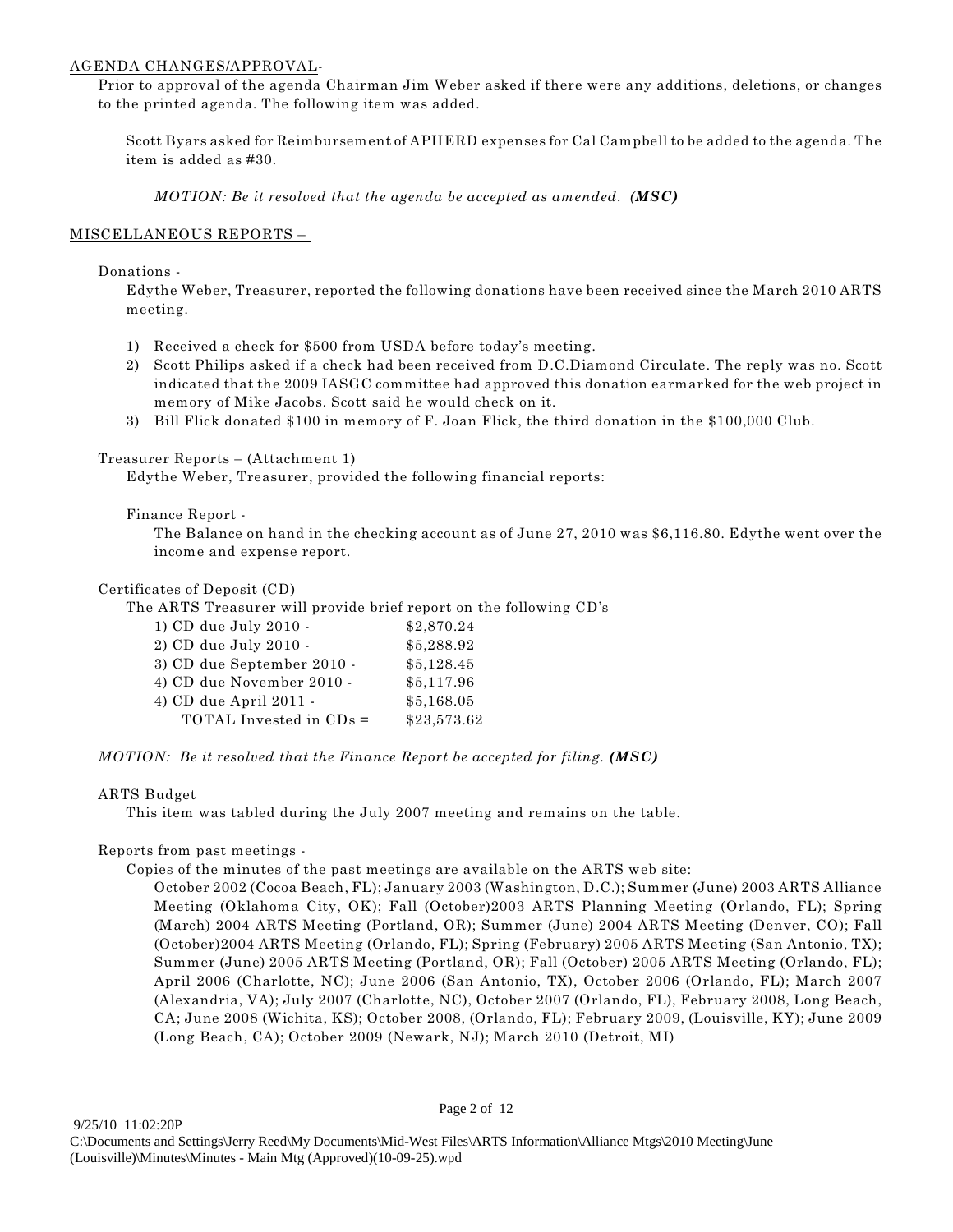Confirm Actions by the ARTS Board & Officers Since the Last Meeting - (Attachment 2)

This item concerns a discussion and vote to confirm the actions taken by the ARTS Governing Board and the ARTS Officers since the March 2010 ARTS Meeting. It is policy that at each Board meeting the Board will review and vote on the actions taken by Email by the Board and the Officers since the last meeting. Discussion of this item resulted in the following MOTION:

*MOTION: Be it resolved that the actions taken by the ARTS Governing Board and Officers since the March 2010 ARTS meeting be confirmed. (MSC).*

#### NSDC Information

### $59<sup>th</sup> NSDC (2010)$  - Louisville, KY -

Jim Weber reported that attendance at the two ARTS seminars was very poor – one at the first one, six people at the second. Signage was poor. People who did show up were enthusiastic. People were taking the handouts and flyers from the Showcase Of Ideas.

One audience participant asked if ARTS could put the Square Dancing 101 manual and music on the website. Bonnie Abramson stated that the whole idea of the manual was to provide teachers with a tool to help them teach square dancing in schools, not necessarily to make money. Since Scott Byars was present, he said he could work on combining and updating the project for a web-friendly version. It might take about 2 months.

# $60<sup>th</sup> NSDC (2011) - Detroit, MI - (FYI)$

We have contacted the 60<sup>th</sup> NSDC Education Committee and have provided the titles, descriptions, and staff for two ARTS seminars. We also have one specifically on You2CanDance. This makes three, when we really only need one general ARTS seminar and the one on the website. Betsy suggested trying to get the general ARTS seminar in the core classes of the CLC. We also plan to have a display in the Showcase Of Ideas. Discussion of the program book ads during the March 2010 meeting resulted in approval of a MOTION to place ads in the three daily schedule books. Jim Maczko stated he would provide the ads again. The cost will be \$660.00. We should consider making up our own signage and postcards or flyers listing the ARTS seminars on them for use in Detroit. We need to change the names of the seminars to something more catchy or interesting.

 $61<sup>st</sup> NSDC (2012) - Spokane, WA - (FYI)$ 

We have had no contact with the  $61<sup>st</sup> NSDC$  staff. Harry Nelson identified the Education Chairman as Ron & Pat Hoot (address, phone and email available from the Spokane NSDC website) so that the ARTS Executive Director can establish contact the  $61<sup>st</sup>$  NSDC. We plan to present information/discussion seminars. We also plan to have a display in the Showcase Of Ideas. The sooner we make contact and let them know what we want to do, the better. By this time maybe we should cut back to one seminar.

# $62^{\rm nd}$  NSDC (2013) - Oklahoma City, OK - (FYI)

We have had no contact with the  $62^{nd} \backslash$  NSDC staff. Jim and Julia Reese were identified as the Education Chairman with whom the ARTS Executive Director can establish contact. Contact them through the Oklahoma NSDC website which has an email address. It is early to have any contact from this NSDC. We plan to present information/discussion seminars. We also plan to have a display in the Showcase Of Ideas.

#### Future NSDC –

Little Rock, Arkansas was awarded the NSDC in 2014 at this convention. There is no bidding city at this time for 2015; and Texas has mentioned Amarillo as a possibility for 2016.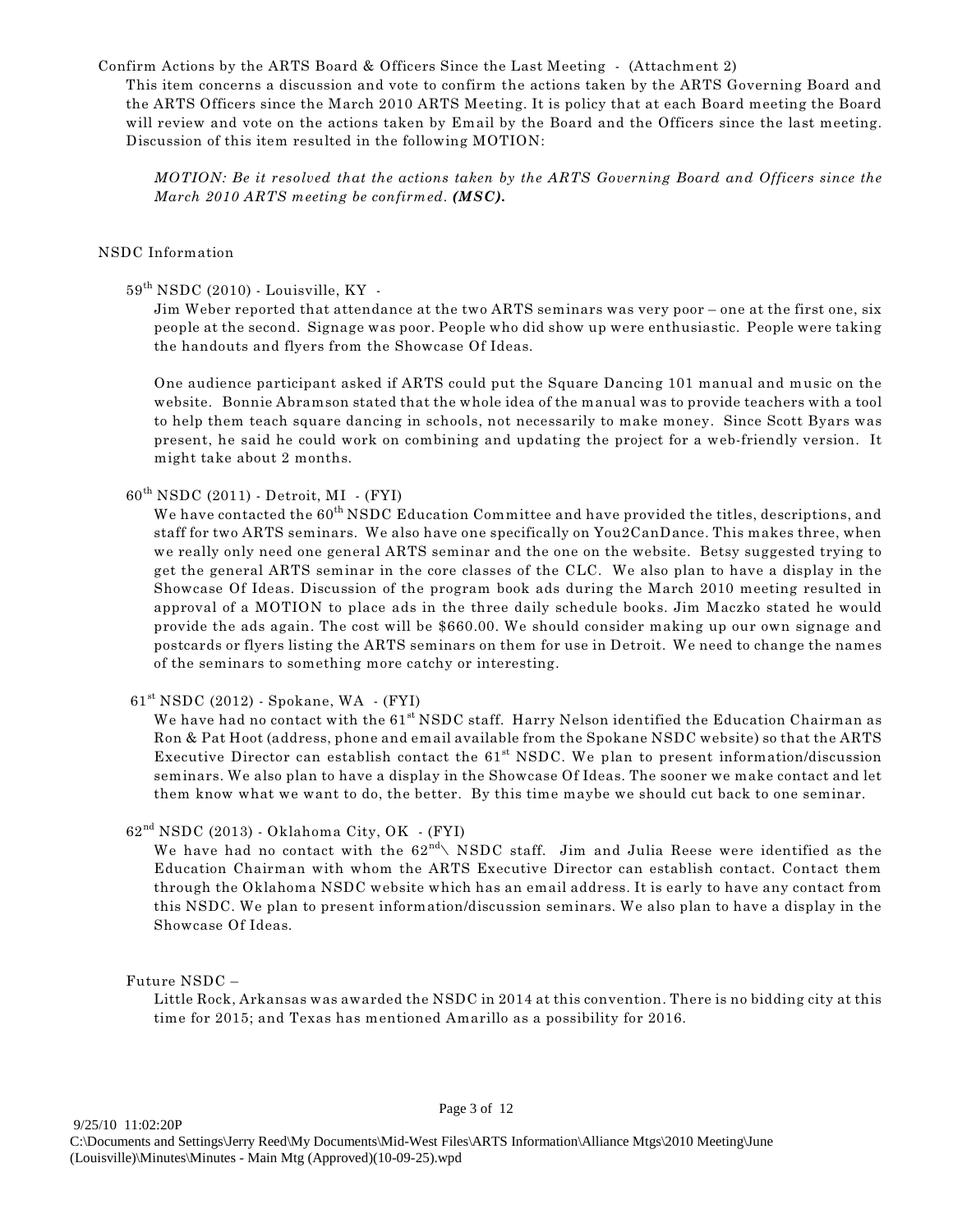#### OLD BUSINESS –

Web Site & Video Project -

This item concerns the project for the creation of a web site and videos (DVDs) dedicated to attracting new dancers. The main points of this project are: 1) Establish a dedicated web site, 2) Create professional, upbeat videos of approximately two minutes for each segment of the activity, and 3) The videos would be accessed through the web site and copies would be made available. The Board Members have been encouraged to donate \$2,000.00 to help with this project. Roy Gotta is the ARTS contact person and manager of this project.

Roy has reported the web site in scheduled to be online by the end of June 2010. A flyer publicizing the web site was created and printed for distribution at the 59<sup>th</sup> NSDC in Louisville, KY. Roy Gotta will provide a report on the status of this project.

During the March 2010 ARTS meeting the Board discussed and recommended that the callers and cuers list available on the web site be presented as links to already existing websites where contact information for the callers and cuers is already available. The Board needs to discuss this issue further with Roy.

Roy reported that the web video project is a "work in progress." The site went live on Saturday, June  $26<sup>th</sup>$ . However the site needs fine-tuning, which can be done while the site is live. Roy brought up the website. Overall, the quality of all three videos and sound is excellent.

Roy mentioned several editing items: Addresses will be deleted from caller/cuer listings. Only names, city, phone and email will be listed. The United States is divided into three regions (East, West, and Central). There will be links to association and state organizations.

There was discussion about SQL database vs HTML search. There was discussion on the difference in what comes up differently whether you are using Firefox vs Internet Explorer.

Scott Philips discussed the lack of presence of the gay and lesbian on the web and video. His bigger disappointment was the lack of the \$2,000 donation from each governing board member earmarked specifically for the web/video project. At the March 2010 meeting the earmarking of governing board donation was discussed and it was decided that the earmarking of donations was not required. It was also discussed that some of the governing board organizations do not have the funds to make that amount of a donation. So any donations made are generously accepted. Governing board organizations making a \$2,000 donation earmarked for the web/video project as of this meeting are: SSDUSA and CALLERLAB.

Jim Weber stated that links to all the governing board organizations are on the website.

The goal over the next few months is to collect associations, clubs, callers, cuers, and get this information entered on the website. There is a place to sign up for a newsletter; one more thing to happen in the future. More information, comments and background on the health advantages are needed.

Other items mentioned in regard to the website was a discussion page, Facebook, Twitter, and Blogs. Adding additional web pages for specialty groups (i.e. IAGSDC, Campers, Competition dancing) will require additional buttons. Web pages seem to show modern dancing as opposed to the pre-conceived "old-fashioned" ideas people have.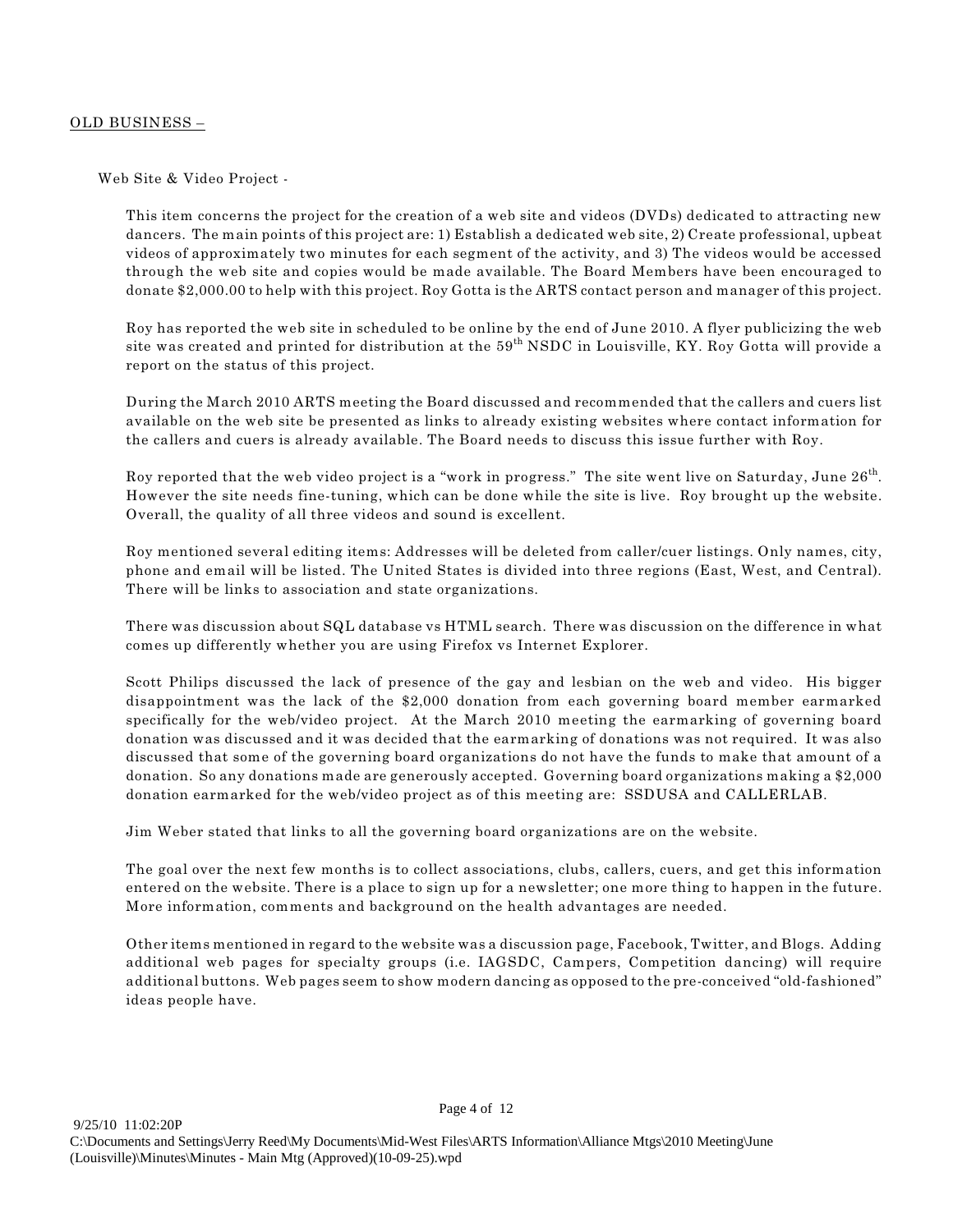Marketing – flyers saturated the convention. See the back of the flyer for how to use this new marketing tool. Other suggestions are to make the you2candance.com home page your home page. Link your site to the you2candance.com site. Make sure your local sites are linked to it. the more "hits" a website gets, the quicker it moves up on search engines like Google. Print business cards and pass them out at every opportunity. Signs in the back window of your car. Roy had on a shirt with just the words you2candance on it. Very subtle, but also effective. It is up to all the governing board organizations to help market this website.

Again, Roy reiterated that the live website is a work in progress. But we have, in fact, made a great deal of progress already. Some areas are more complete than others.

Ron Holland stated that it is up to all of us to ask our clubs, associations, groups, callers, cuers, to send in their information.

VIDEOS – Discussion was started on the sale of videos. More thought needs to be put into this area of the project.

It was agreed that the ARTS owes Roy and Betsy a great deal of thanks for their work with CVP on this project

Toll Free Telephone Number -

Brief discussion was held on the toll free number. Discussion of this item resulted in the following MOTION:

*MOTION: Ron Holland made the motion that the toll free number be discontinued immediately. (MSC).*

If there is any outstanding charges for the toll free number or charges related to the discontinuation of the number, these need to be sent to the treasurer as soon as possible.

This item will be removed from future agendas.

Newsletter -

This item concerns the ARTS Newsletter which is to be published following each ARTS meeting. The Winter 2009 Newsletter was published, distributed, and posted on the ARTS web site. The Executive Director will write future newsletters.

Publications - (FYI)

Jim Weber, ARTS webmaster, asked that each organization check the links for the publications to ensure accuracy. He has also asked the reps to review the list of publications to verify the validity of the information and send any changes to Jim Weber.

ARTS Tri-Fold Information Brochures -

During the March 2010 ARTS meeting there was agreement that the brochure will be updated when the You2CanDance web site and videos have been completed, the web site is live and the videos are available for distribution. The Board discussed changes that should be made to the brochure:

Remove toll free number, add website you2candance.com information. It was suggested that governing board reps or someone of their choice review the current brochure and send recommendations for updates/changes to the Executive Director.

Drafting of the next version, which will be used at the NSDC in Detroit, and number of copies to print will be decided at a future meeting.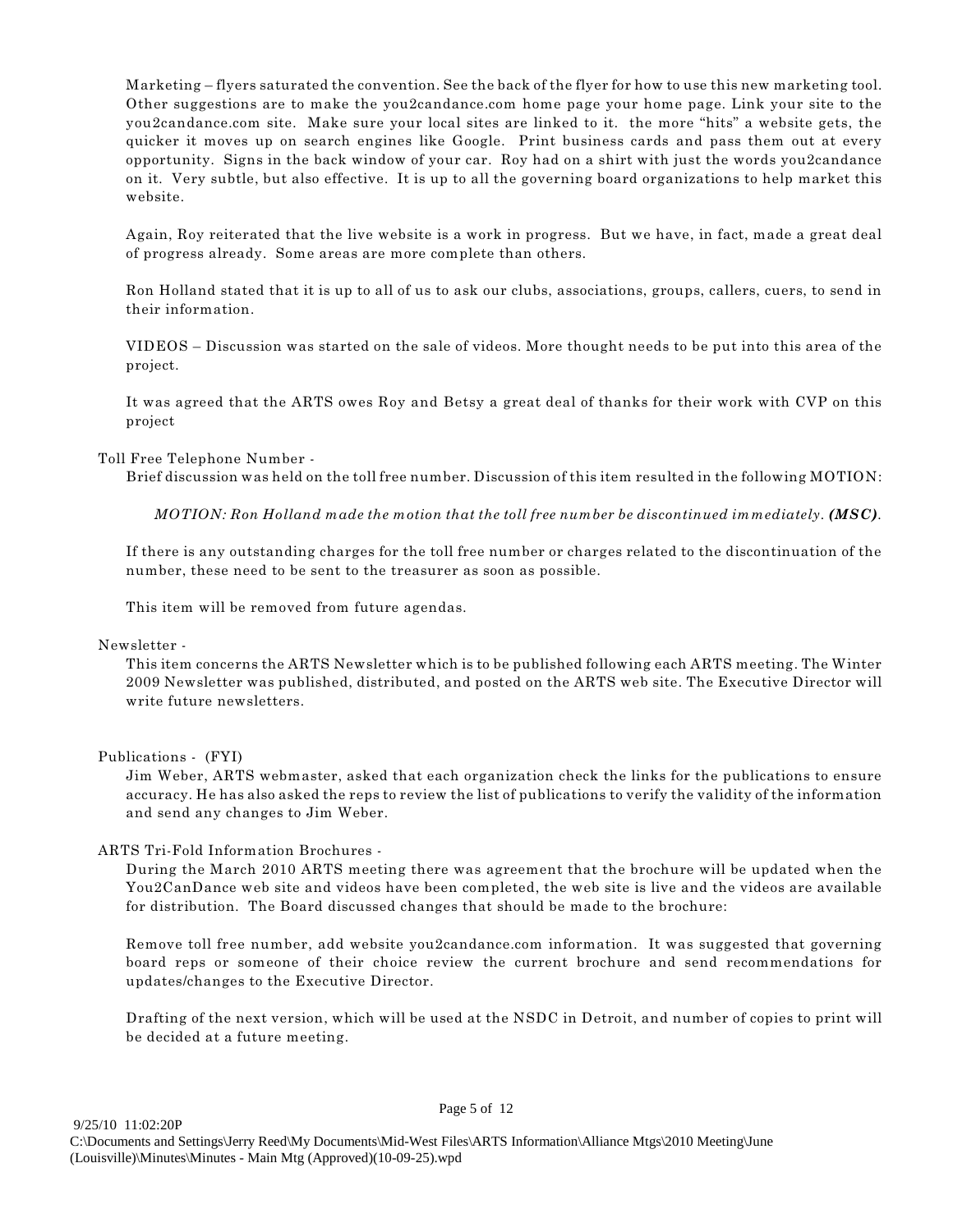#### Dancing Backgrounder – (FYI)

The Square Dancing Backgrounder, completed two years ago, is available for printing from the ARTS website. This is a good media piece for anyone to use to provide background on the history of dance. The web version has a "fill in" box to personalize with an association's local information.

The Executive Director recommends the Backgrounder be distributed at all future NSDC and USAWest conventions and that copies be made available for distribution to other organizations to help publicize the activity.

#### ARTS-Dancetravel.com – (FYI)

The ARTS Travel web site has been paid until 2018. Discussion of this item continues to center around doing a better job of publicizing the service and encouraging people to use the site. The Executive Director will continue to publicize through the ARTS Email Tree, the newsletter and the website. We continue to get royalties.

#### Nationwide Benefit Dances -

This item concerns nationwide fundraising dances to benefit The ARTS. Discussion of this item has resulted in general agreement that ARTS will support future dances. There was agreement that the following factors will help make the dances and fund raising efforts better. These changes include: 1) Better publicity, 2) More flexibility in scheduling dances, and 3) Make this an annual event.

Although it has been recommended that groups can hold benefit dances anywhere at any time, this does not seem to happen often. Board discussion centered around the possibility of another nationwide ARTS Benefit Dance on February 29, 2012. It is felt that coordination would go better with a chairman in charge, but whether we have one or not, we need to start advertising the date and getting groups to start planning their dances now. Discussion of this item resulted in the following MOTION?

*MOTION: Peg Tirrell made the motion that ARTS schedule and advertise the 2<sup>nd</sup> Nationwide ARTS Benefit Dance to be held Wednesday, February 29, 2012. (MSC).* 

#### Executive Director – (FYI)

This item concerns the ARTS Executive Director. The Board has approved a salary of \$100.00 per month beginning June 2009. Jerry has begun receiving the approved salary. Jerry may ask for reimbursement of some additional office expenses. Work on guidelines and job description for this position will be done.

#### ARTS Grant Program -

This item concerns the ARTS Grant Program which provides financial assistance to clubs, associations, or other groups which host meetings to bring dancers, callers, cuers, and others together to discuss various aspects and concerns facing the dance activity. The guidelines for the Grant program have been approved, published, distributed, and is posted on the ARTS web site.

ARTS currently has two outstanding grant applications, one from New Jersey and one from Pennsylvania. Previous grant funds of \$200 each have been given to New Jersey two times (The Gathering), Kansas, Missouri, California Harvest Hoedown and Western Massachusetts.

Jim Weber said he has a PowerPoint presentation that he has used when we did the grant presentation in Kansas and Missouri. He can put it on a disk and mail it to you or send it to you via email if you want to see it or use it if you are going to do a presentation somewhere.

#### Ask ARTS -

We have published eleven Ask ARTS articles. Please send ideas for future articles to Del Reed. It was recommended that Del possibly consider redoing some of the earlier Ask ARTS articles, as sometimes repetition is the best way to get the message out. Roy and Betsy Gotta said they had several ideas for articles; they will send to Del.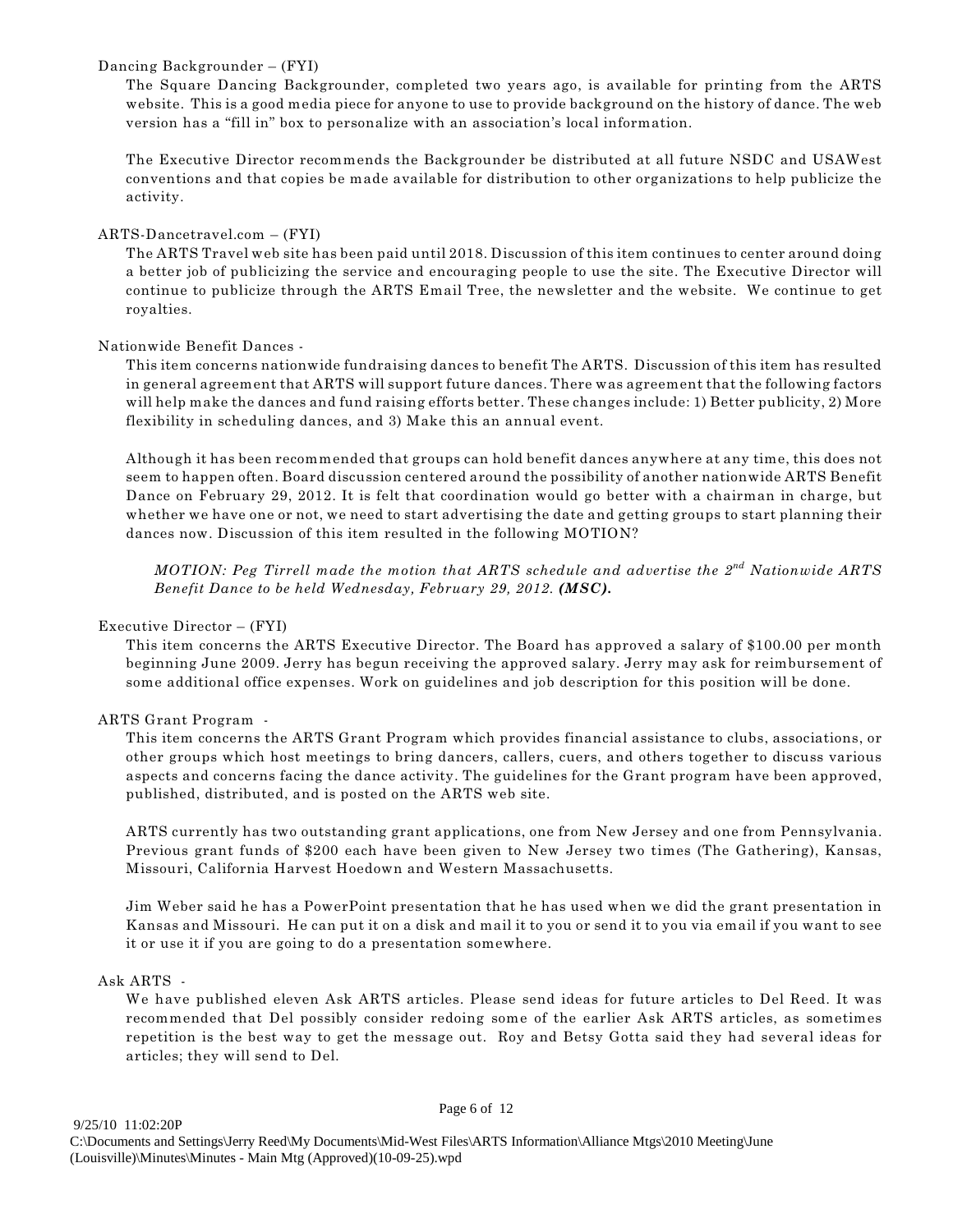#### ARTS Business/Action Plan -

This item concerns a long range Business Plan for the organization to cover up to a ten-year time span. A Business Plan has been approved and posted on the ARTS web site. The only action under consideration is the ARTS Email Tree.

No additional action taken.

#### ARTS Electronic Mailing Tree -

This item concerns an electronic system to not only help publicize The ARTS, but more importantly, establish a communication system to distribute information relating to the activity to the dancing community. The eventual goal is to have a system which will link the ARTS to every square dance club in the USA, and possibly outside the USA.

The initial work of requesting potential contacts around the country to agree to serve as ARTS Email Tree contacts has been completed. Over 60 people were contacted and asked if they would agree to serve as the ARTS Email Tree contact for their area/region. Five of those contacted have declined and 28 have agreed to serve. These 28 contacts represent 23 different states or regions. The Executive Director is continuing efforts to complete the tree.

There are 32 contacts for the following areas: Arkansas, Arizona, California, Colorado, DelMarVA, Delaware Valley, Florida, Idaho, Illinois, Kansas, Massachusetts, Maryland, Missouri, Michigan, North Carolina, Nebraska, Nevada, New York, Ohio, Oklahoma, Oregon, Pennsylvania, South Carolina, Tennessee, Texas, and Vermont/Northern New Jersey.

The Executive Director should and will continue to contact potential Email tree members. The goal, of course, is to have one or two contacts in each state.

#### \$100,000 Club-

This item concerns a suggestion to get 1,000 donations of \$100 totalling \$100,000. Discussion of this item during the 2010 March ARTS meeting resulted in agreement that this is a great idea but it needs a lot more advertising. The ARTS newsletter, website, and cards on the Showcase Of Ideas were mentioned as ways to let people know about this way to donate.

The Treasurer reported a total of \$200 in donations received for the \$100,000 Club. One more donation was received today from Bill Flick.

Clarification on the \$100,000 Club was that it could be couples, but membership dues have to be by individual (one) person only. The whole idea is to get 1,000 checks of \$100. Also this is over and above any membership or in place of membership.

The question was asked "Why are we doing this?" \"What is the money used for." Answer: "Just another way to promote ARTS and raise money for the general fund." It was suggested that an "Ask ARTS" be done on the \$100,000 Club; also something on the website to make it exciting to belong. Use bullet points from the mission statement to highlight what the money is going for. Donors need recognition.

*MOTION: Bill Flick made the motion that the first 25 donors to the \$100,000 be considered Charter Members. (MSC).*

#### Showcase Of Ideas Funding -

Patty Wilcox provided a brief report on the Showcase Of Ideas display. Information seemed to be picked up by convention attendees. Patty turned in a bill for some of the supplies and copies.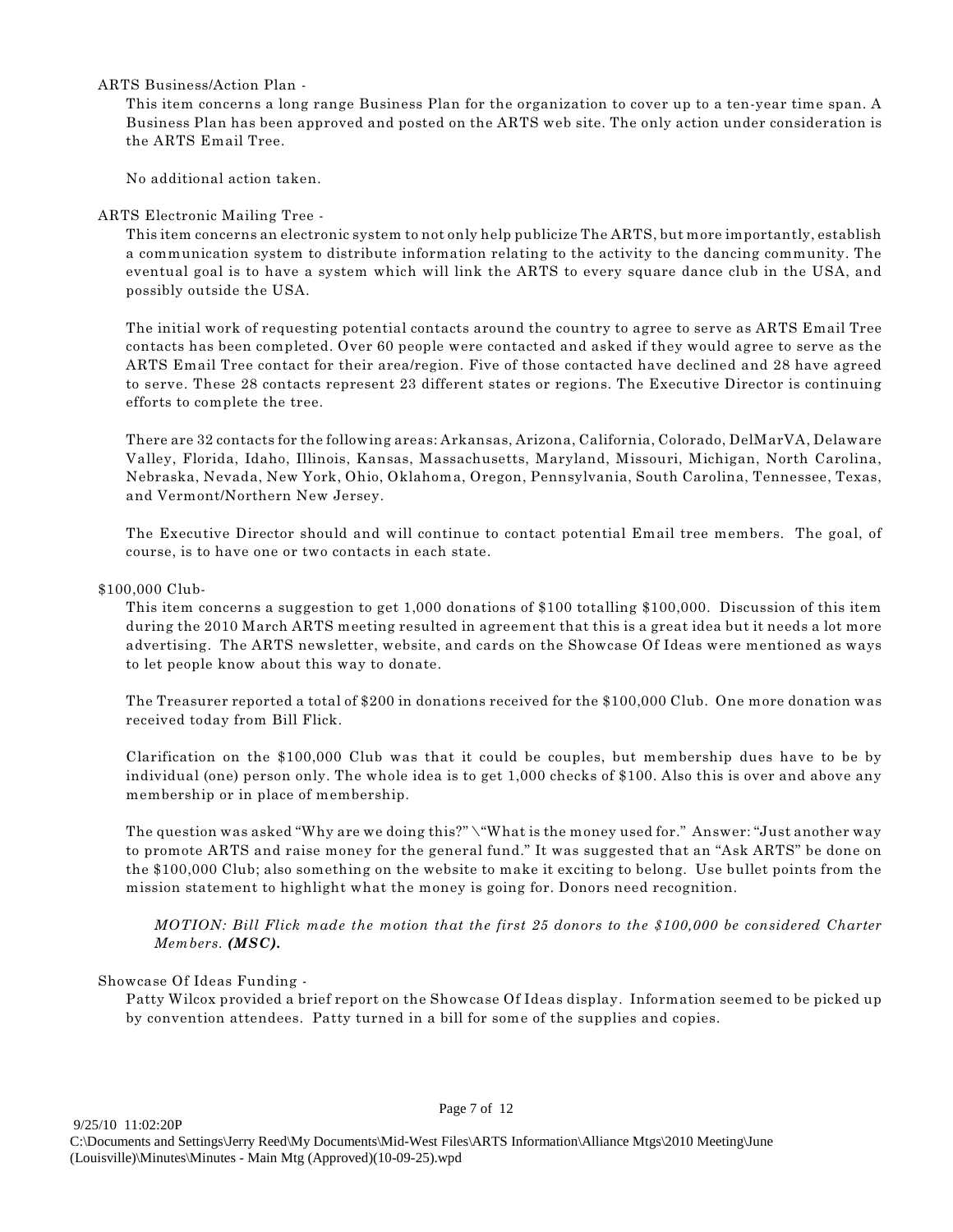#### TechSoup Software -

TechSoup is an organization which provides computer software to 501(C)3 non-profit organizations at a very substantial reduction in cost. There are certain limitations and requirements which must be met by the receiving organization. Jim Weber reported that the order had been placed for some software, these items distributed, and he still had several items of software available for sale. If anyone is interested in Microsoft Windows 7 Upgrade or Microsoft Office 2007 Professional, contact Jim to see if what he has is compatible with your computer. Some of these programs have a guarantee that you will get the upgrade when a new version is released.

The next order for Microsoft products will be placed in January 2011 and Adobe products will be ordered in June 2011.

#### Donations - Through Stocks & Bonds

This item concerns a request to discuss how to inform the dance community that people can now make donations to the ARTS by donating stocks and bonds. Now that we have a stock broker, publicizing how people can donate in this manner is a good idea. For some it's a tax advantage to give high capital gain stock to a 501 C (3) to avoid heavy taxes while also providing financial support to a group or cause they believe in.

Scott Philips made a stock donation and everything went exactly as it was supposed to. This option of making donations has been added to the website. No further action is needed. However marketing this donation option should take place in the newsletter and "Ask ARTS" articles.

If anyone is interested in making a donation of this kind, please contact the treasurer to get the broker and tax identification information.

#### Organization Support to Web/Video Project

This item concerns the commitment all Member Organizations made to contribute towards the web/video project (You2CanDance). The Treasurer reported that as of the March 2010 meeting the following governing board organizations had made donations specifically earmarked for the web/video project: USAWest \$1,000; Single Square Dancers USA \$2,000; and CALLERLAB \$2,000. Several individuals associated with governing board organizations have also made earmarked donations. Although it would be nice to have \$2,000 from all governing board organizations earmarked specifically for the web/video project, it is realized that some of these organizations do not have the funds to make this kind of contribution and others make regular annual contributions which are not earmarked for specific programs. f the earmarked funds do not meet the web/video project bills, then the money comes out of the general fund. The \$2,000 was a recommendation, not a requirement.

A total of \$8,376.80 has been donated specifying that the funds be used for the video/web project since June 1, 2008 when it was first approved for ARTS to do.

After further discussion it was recommended that no further action be taken. It was recommended to remove this item from the agenda and future donations will be recognized in the treasurer's report.

#### Need More Focus On Non-Dancers -

This item concerns comments received form Bill Van Hoesen regarding his belief that The ARTS should have more focus and effort to reach non-dancers to help promote the activity and recruit more dancers. This item was discussed during the March 2010 ARTS meeting, however, no specific action was identified.

Further discussion: Make sure Mr. Van Hoesen is satisfied with the previous explanation and responses. An official letter, rather than emails, might be more appropriate. Recognition of the Playground Area contribution and documentation of where some of their funds have been used. It was suggested that we list Life Members on the brochure (agenda item #11).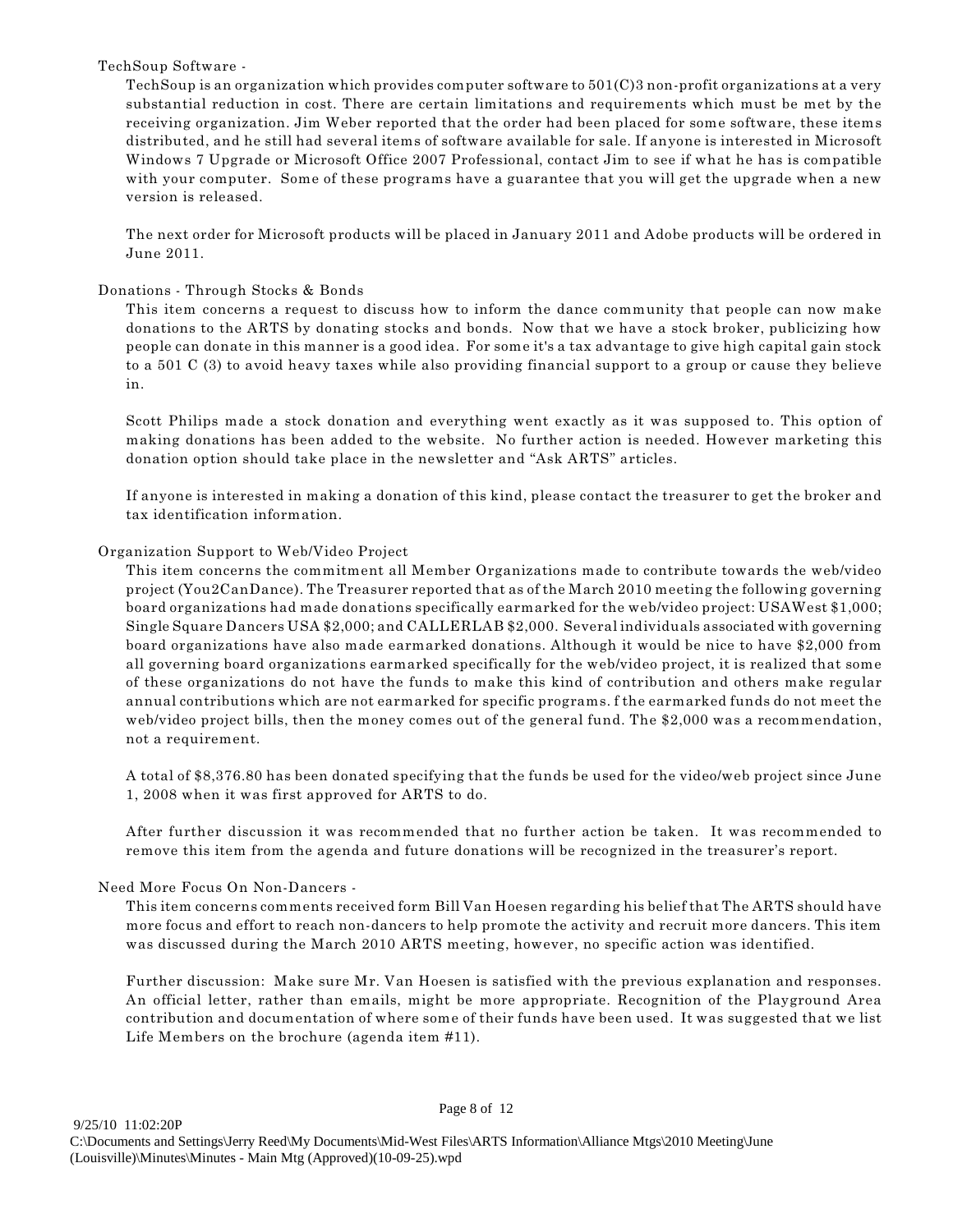#### Facebook Account -

Jim Weber reported that ARTS has established a Facebook account – it's just called ARTS. It was susggested that all ARTS governing board members should be a "friend". It was suggested that this could be a marketing venue for the ARTS Grant events.

#### Nominating Committee

During the March 2010 ARTS meeting Jim Maczko and Scott Philips were named to the nominating committee at the March 2010 meeting to present a slate of nominees during this meeting. The election will be held during the Fall 2010 ARTS meeting. Jim and Scott provided the following slate of candidates: Jim Weber, Chairman; Ron Holland, Vice Chairman, Jerry Reed, Secretary, and Edythe Weber, Treasurer.

#### Number of ARTS Meetings

As the bylaws are currently written, the ARTS holds three meetings: spring, summer and fall. The fall meeting is designated as the annual meeting. Discussion followed as to the pros and cons of changing the annual meeting to the summer meeting, which is held the Sunday following the National Square Dance Convention.

Jerry had sent an email regarding possibly scheduling the fall meeting somewhere in the Kansas City area before or after Oct. 25-28, since he was going to be at the CALLERLAB EC meeting in Topeka, KS. Otherwise it could be in Florida after he returned November  $10<sup>th</sup>$ .

With the options of alternative ways to hold meetings, Jerry's very efficient email logs, and the lack of daylong business meetings like the ARTS held several years ago, the general consensus was that it could work to have one meeting, following the NSDC, as the annual meeting. This would eliminate costly travel costs for those attending the meeting. It would still be possible to have special meetings face-to-face if it were necessary.

Ron Holland stated that we had three separate items under discussion. (1) Making the June meeting the annual meeting. That could be taken care of today. (2) Election of officers - the same officers are being reelected, so they would hold office until June, 2011. (3) Elimination of the fall and spring meetings. This item could not be voted on at this meeting, but, if agreeable with all governing board members present, could be voted on at a special meeting called by the chair.

Discussion of this item resulted in the following MOTIONs:

*MOTION: Betsy Gotta made the motion, Scott Philips seconded, to make the June meeting the annual meeting. (MS\C).*

*MOTION: Ron Holland made the motion, Bill Flick seconded, to make the June meeting the election of officers. (MSC***).**

*MOTION: Gordon Macaw made the motion, Scott Philips seconded, to table further discussion on the number of meetings ARTS should hold each year. (MSC).*

#### Alternative ARTS Meetings

During the March 2010 ARTS meeting there was brief discussion regarding the possibility of video conferencing or other types and ways of holding our meetings. Report from Jerry Reed – some online meeting software is available for about \$60.00 per month. This would cost each Board Member organization about \$75.00 per year. This would be less than paying to attend a face to face meeting.

Some organizations have conference call meetings by phone or computer. Webinars are a new type of meeting where everybody links in on their computers. Teleconferencing Services, Gotomeeting.com, and AdobeConnect were mentioned as possible optional on-line meeting scheduling services.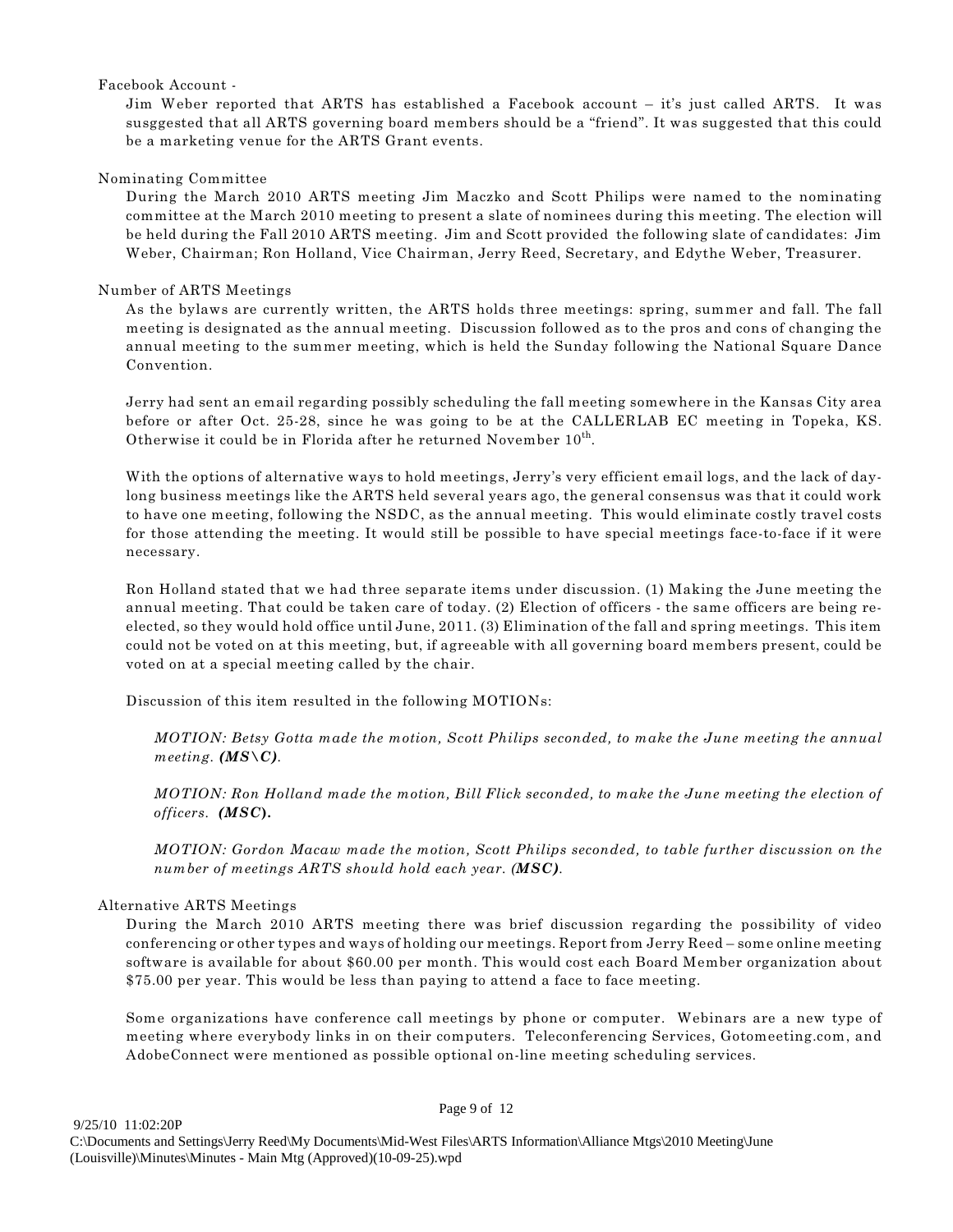The ARTS Executive Director is instructed to do further research on alternative meeting options and costs. Discussion on this can take place via email discussion. It will be extremely important that all Governing Board Members reply and take part in this email discussion.

#### NEW BUSINESS -

Chairman Weber called for new business. Hearing no new business, the meeting was adjourned Sunday, June 27, 2010 at 11:55 a.m.

Respectfully submitted Edythe Weber/Substitute Secretary

Approved September 25, 2010 by ARTS LOG 10-0831-001 (June 2010 ARTS Meeting Minutes)

Page 10 of 12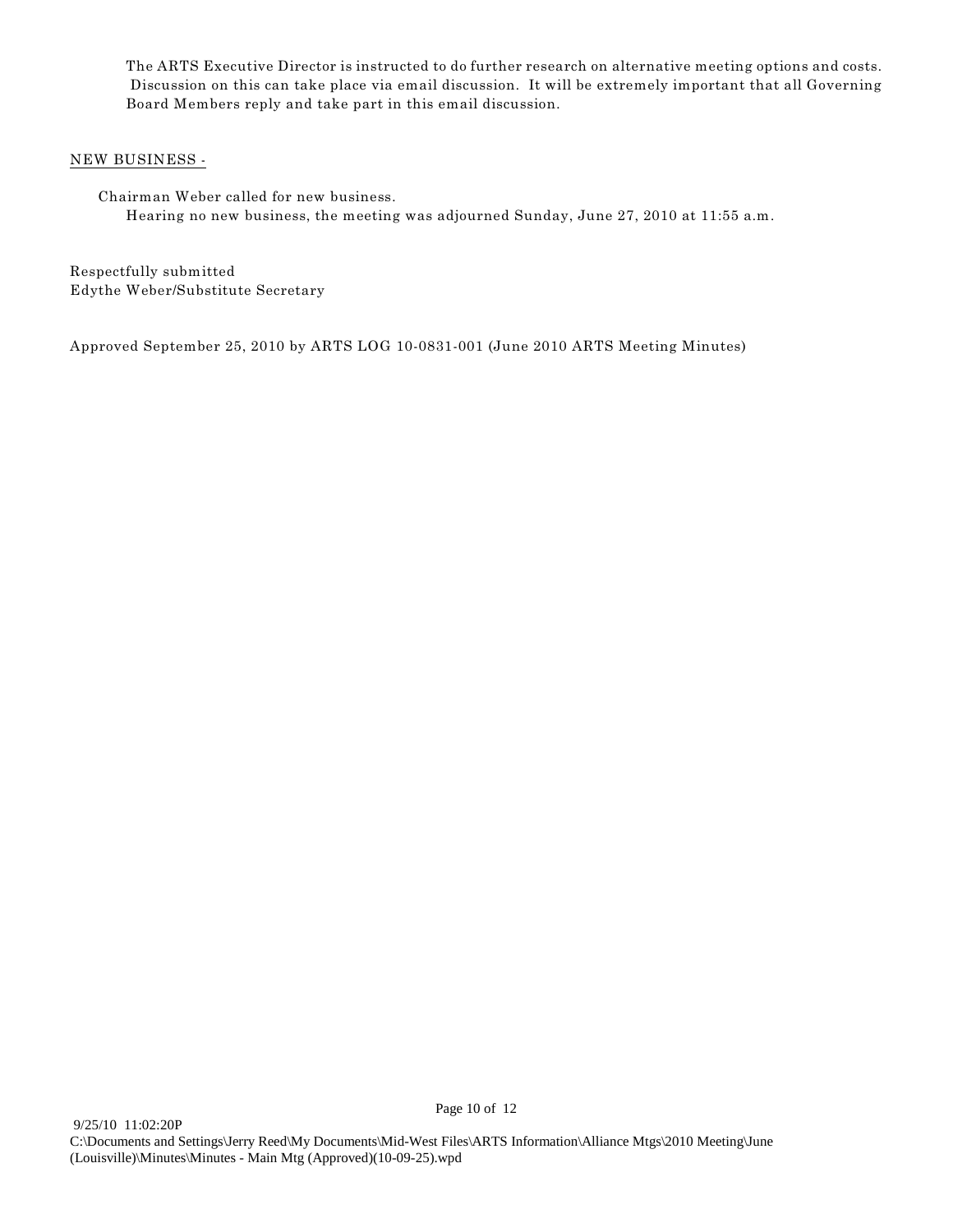# Alliance of Round Traditional and Square Dance Inc Income & Expense<br>October 2009 through June 2010

| Beginning Balance Oct. 1, 2009             | \$39,058.76 |             |                           |
|--------------------------------------------|-------------|-------------|---------------------------|
| Income                                     |             |             |                           |
| Donations                                  |             |             |                           |
| <b>One Hundred \$ Club</b>                 | 200.00      |             |                           |
| <b>Legacies &amp; Bequests</b>             | 100.00      |             |                           |
| Video/Web project                          | 1,176.80    |             |                           |
| <b>Governing Board</b>                     | 2,000.00    |             |                           |
| <b>Total Donations</b>                     | 3,476.80    |             |                           |
| Dues                                       |             |             |                           |
| <b>Associate Dues</b>                      | 100.00      |             |                           |
| <b>Individual Dues</b>                     | 150.00      |             |                           |
| <b>Total Dues</b>                          | 250.00      |             |                           |
| <b>Interest</b>                            | 199.06      |             |                           |
| <b>Fundraising Income</b>                  |             |             |                           |
| Add-a-Buck                                 | 79.00       |             |                           |
| <b>Badge Income</b>                        | 60.00       |             |                           |
| <b>YTB Travel Royalties</b>                | 97.45       |             |                           |
| <b>Total Fundraising Income</b>            | 236.45      |             |                           |
| <b>Techsoup</b>                            | 575.00      |             |                           |
| <b>Total Income</b>                        | 4,737.31    |             |                           |
| <b>Expense</b>                             |             |             |                           |
| <b>Brokerage fees</b>                      | 54.95       |             |                           |
| <b>Executive Director</b>                  | 600.00      |             |                           |
| <b>Video/Web Project</b>                   | 11,000.00   |             |                           |
| <b>Techsoup Order</b>                      | 571.00      |             |                           |
| <b>Advertising</b>                         | 819.00      |             |                           |
| <b>Badges</b>                              | 26.50       |             |                           |
| <b>Bank Service Charges</b>                | 0.00        |             |                           |
| <b>Grant Funds</b>                         | 800.00      |             |                           |
| <b>Internet &amp; Web Related Expenses</b> | 72.90       |             |                           |
| <b>Meeting Expense</b>                     | 19.77       |             |                           |
| <b>Miscellaneous Expense</b>               | 100.00      |             |                           |
| <b>Office Supplies</b>                     | 26.86       |             | \$6,116.80 Checking       |
| <b>Postage and Delivery</b>                | 14.67       |             | \$2,870.24 CD (July 2010) |
| Rent                                       |             |             | \$5,288.92 CD (July 2010) |
| <b>Meeting room rent</b>                   | 200.00      |             | \$5,168.05 CD (April 2011 |
| <b>Total Rent</b>                          | 200.00      |             | \$5,117.96 CD (Nov 2010)  |
| <b>Total Expense</b>                       | 14,305.65   |             | \$5,128.45 CD (Sept 2010) |
| Ending Balance June 30, 2010               | \$29,690.42 | \$29,690.42 |                           |

Page 1 of 1

06/25/10